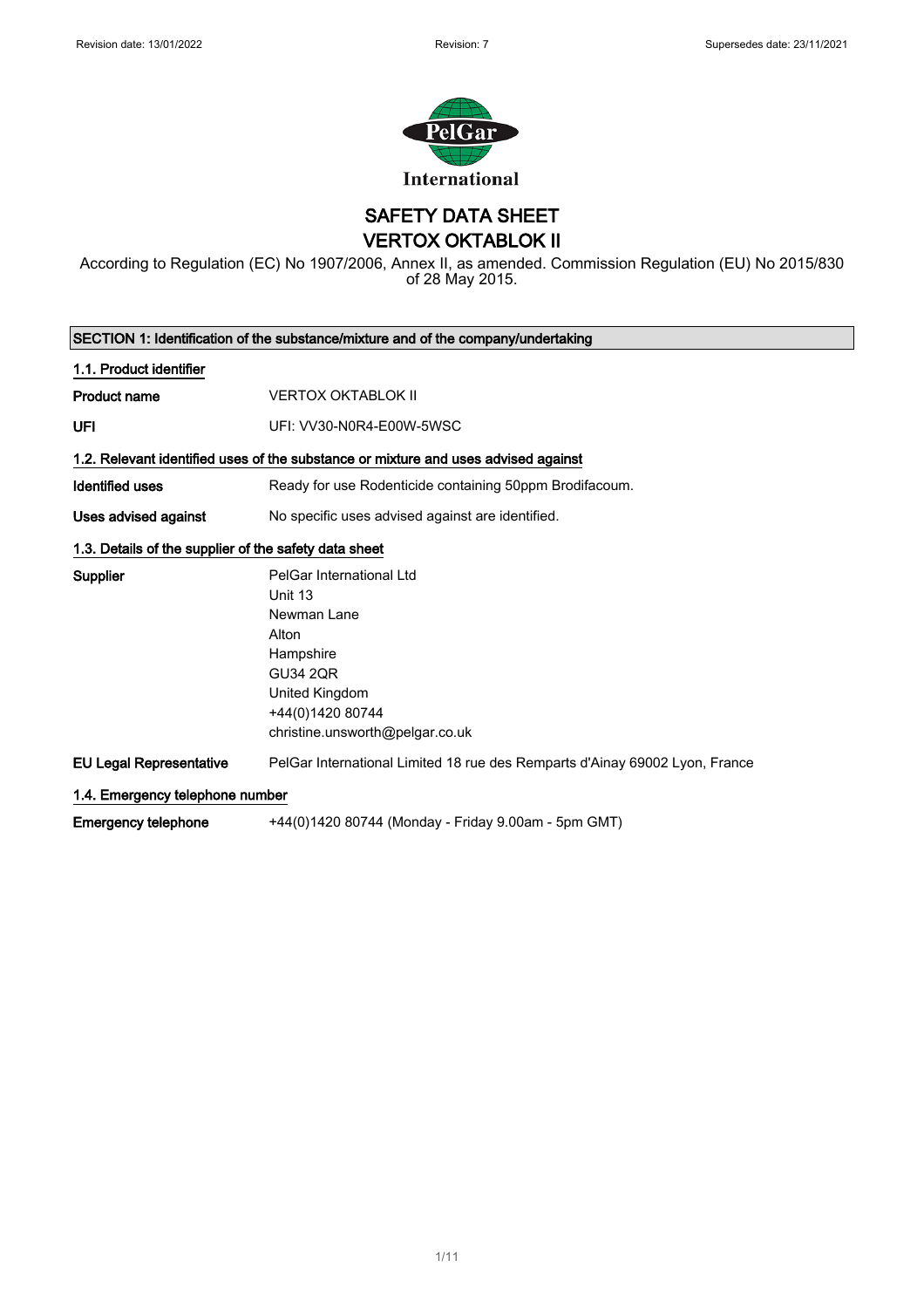| National emergency telephone Austria: +43 1 406 43 43<br>number | Belgium: 070 245 245<br>Bulgaria: +359 2 9154 233                                             |
|-----------------------------------------------------------------|-----------------------------------------------------------------------------------------------|
|                                                                 | Croatia: +3851 2348 342                                                                       |
|                                                                 | <b>Cyprus: 1401</b>                                                                           |
|                                                                 | Czech Republic: +420 224 919 293, +420 224 915 402                                            |
|                                                                 | Denmark: +45 8212 1212                                                                        |
|                                                                 | Estonia: 16662                                                                                |
|                                                                 | Finland: 0800 147 111                                                                         |
|                                                                 | France: +33 (0) 145 42 59 59                                                                  |
|                                                                 | Germany: +44 (0)1420 80744 (9am-5pm Monday- Friday GMT)                                       |
|                                                                 | Greece: (0030) 2107793777                                                                     |
|                                                                 | Hungary: +36-80-201-199                                                                       |
|                                                                 | Iceland: (+354) 543 1000 / 112                                                                |
|                                                                 | Ireland: Members of Public: +353 (01) 809 2166. (8am-10pm daily)                              |
|                                                                 | Ireland: Healthcare Professionals: +353 (01) 809 2566 (24 hour service)<br>Italy: 0382-24444  |
|                                                                 | Latvia: +371 67042473                                                                         |
|                                                                 | Liechtenstein: +44 (0)1420 80744 (9am-5pm Monday- Friday GMT)<br>Lithuania: +370 (85) 2362052 |
|                                                                 | Luxembourg: 8002 5500                                                                         |
|                                                                 | Malta: +44 (0)1420 80744 (9am-5pm Monday- Friday GMT)                                         |
|                                                                 | Netherlands: +31(0)30 274 8888 Healthcare Professionals only                                  |
|                                                                 | Norway: 22 59 13 00                                                                           |
|                                                                 | Poland: +44 (0)1420 80744 (9am-5pm Monday- Friday GMT)                                        |
|                                                                 | Portugal: +351 800 250 250                                                                    |
|                                                                 | Romania: +40213183606                                                                         |
|                                                                 | Slovakia: +421 2 5477 4166                                                                    |
|                                                                 | Slovenia: 112                                                                                 |
|                                                                 | Spain: +34 91 562 04 20                                                                       |
|                                                                 | Sweden: 112 – Begär Giftinformation                                                           |

## SECTION 2: Hazards identification

| 2.1. Classification of the substance or mixture |                                                                                 |
|-------------------------------------------------|---------------------------------------------------------------------------------|
| Classification (EC 1272/2008)                   |                                                                                 |
| <b>Physical hazards</b>                         | Not Classified                                                                  |
| <b>Health hazards</b>                           | Skin Sens. 1 - H317 Repr. 1A - H360D STOT RE 2 - H373                           |
| <b>Environmental hazards</b>                    | Not Classified                                                                  |
| 2.2. Label elements                             |                                                                                 |
| <b>Hazard pictograms</b>                        |                                                                                 |
| Signal word                                     | Danger                                                                          |
| <b>Hazard statements</b>                        | H317 May cause an allergic skin reaction.<br>H360D May damage the unborn child. |

H373 May cause damage to organs (Blood) through prolonged or repeated exposure.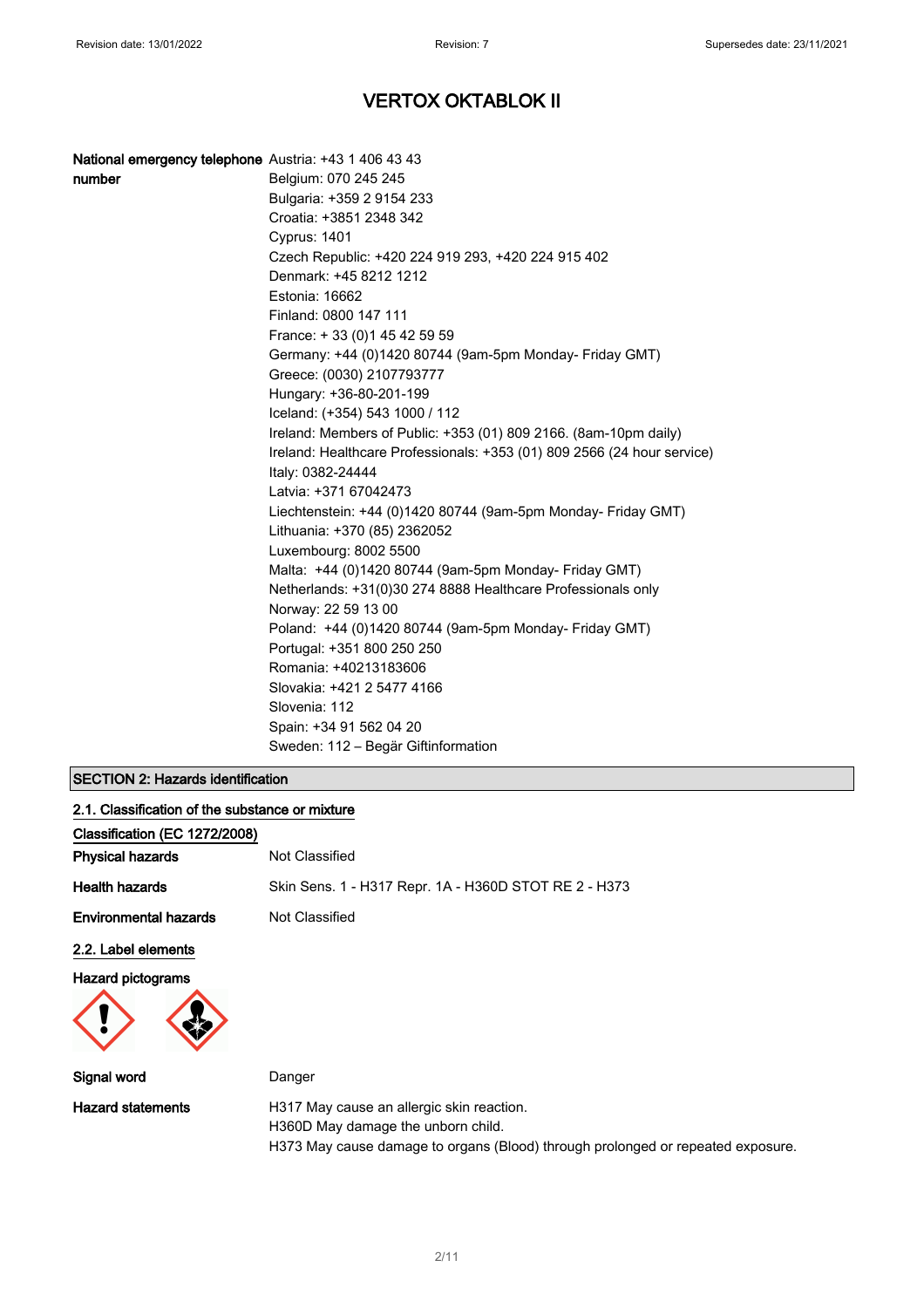| <b>Precautionary statements</b>   | P201 Obtain special instructions before use.<br>P202 Do not handle until all safety precautions have been read and understood.<br>P280 Wear protective gloves.<br>P308+P313 IF exposed or concerned: Get medical advice/attention.<br>P314 Get medical advice/ attention if you feel unwell.<br>P301+P310 IF SWALLOWED: Immediately call a POISON CENTER/ doctor.<br>P405 Store locked up.<br>P404 Store in a closed container.<br>P501 Dispose of contents/ container in accordance with national regulations. |
|-----------------------------------|-----------------------------------------------------------------------------------------------------------------------------------------------------------------------------------------------------------------------------------------------------------------------------------------------------------------------------------------------------------------------------------------------------------------------------------------------------------------------------------------------------------------|
| Supplemental label<br>information | EUH 208 Contains 1, 2- Benzisothiazolin-3-one. May produce an allergic reaction.<br>Keep / Store away from foodstuffs, beverages and animal feeding stuffs.<br>EUH 208 Contains 2-octyl-2H-isothiazol-3-one. May produce an allergic reaction.                                                                                                                                                                                                                                                                  |
| Contains                          | 2-OCTYL-2H-ISOTHIAZOL-3-ONE                                                                                                                                                                                                                                                                                                                                                                                                                                                                                     |

### 2.3. Other hazards

### SECTION 3: Composition/information on ingredients

### 3.2. Mixtures

| <b>Ethyl vanillin</b>                                                                                                                      | 1%                   |
|--------------------------------------------------------------------------------------------------------------------------------------------|----------------------|
| CAS number: 121-32-4                                                                                                                       | EC number: 204-464-7 |
| Classification<br>Eye Irrit. 2 - H319                                                                                                      |                      |
| 2,2'-Imino Diethanol                                                                                                                       | < 0.1%               |
| CAS number: 111-42-2                                                                                                                       | EC number: 203-868-0 |
| Classification<br>Acute Tox. 4 - H302<br>Skin Irrit. 2 - H315<br>Eye Dam. 1 - H318<br>STOT RE 2 - H373<br>Aquatic Chronic 3 - H412         |                      |
| 1,2-BENZISOTHIAZOLIN-3-ONE                                                                                                                 | 1%                   |
| CAS number: 2634-33-5                                                                                                                      | EC number: 220-120-9 |
| M factor (Acute) = $1$                                                                                                                     |                      |
| Classification<br><b>Acute Tox. 4 - H302</b><br>Skin Irrit. 2 - H315<br>Eye Dam. 1 - H318<br>Skin Sens. 1 - H317<br>Aquatic Acute 1 - H400 |                      |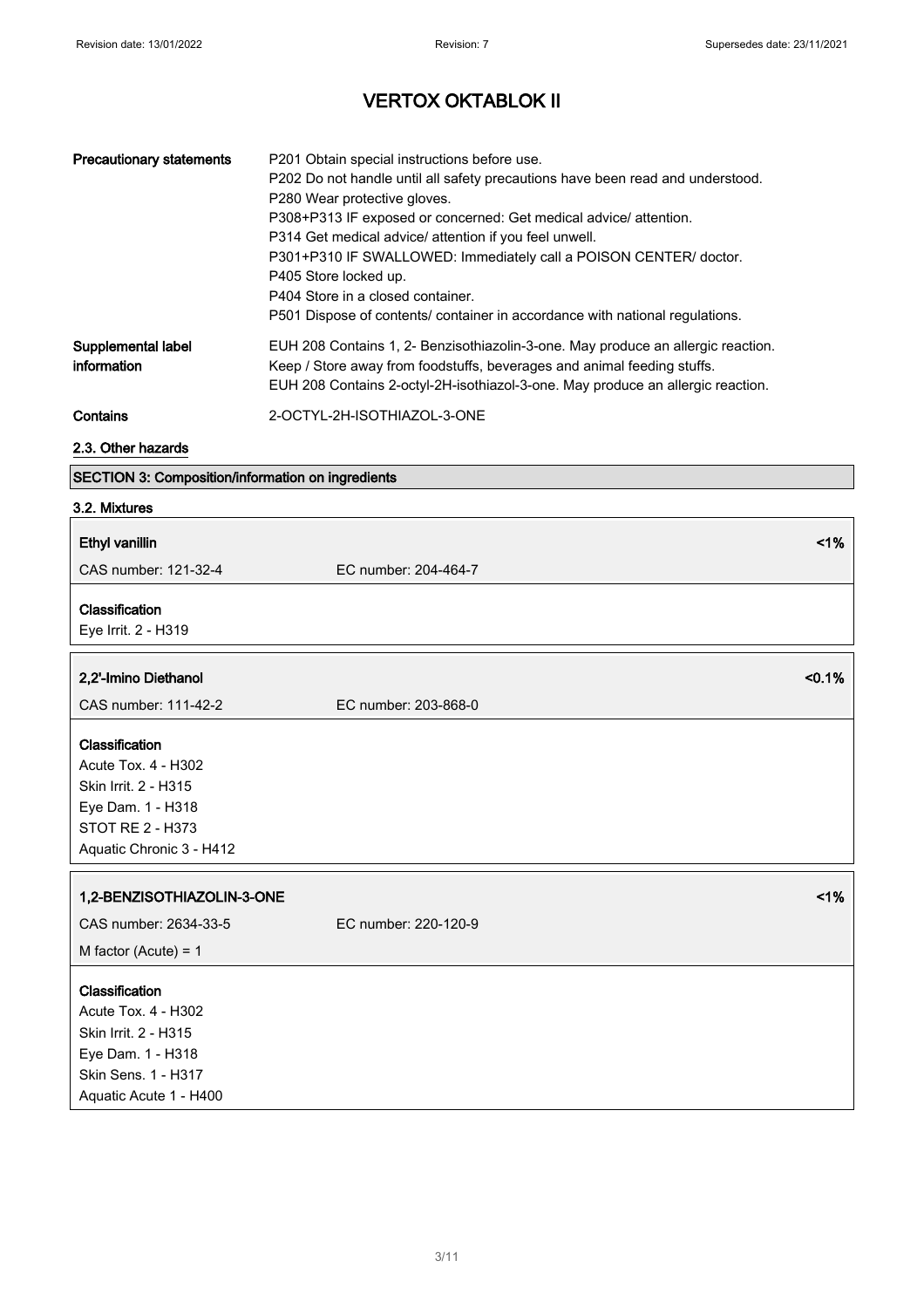| <b>BRODIFACOUM (EU)</b>                                                                                                                                                                                        | 0.005%                                                                                     |
|----------------------------------------------------------------------------------------------------------------------------------------------------------------------------------------------------------------|--------------------------------------------------------------------------------------------|
| CAS number: 56073-10-0                                                                                                                                                                                         | EC number: 259-980-5                                                                       |
| M factor (Acute) = $10$                                                                                                                                                                                        | M factor (Chronic) = $10$                                                                  |
| Classification<br>Acute Tox. 1 - H300<br>Acute Tox. 1 - H310<br>Acute Tox. 1 - H330<br>Repr. 1A - H360D<br><b>STOT RE 1 - H372</b><br>Aquatic Acute 1 - H400<br>Aquatic Chronic 1 - H410                       |                                                                                            |
| 2-OCTYL-2H-ISOTHIAZOL-3-ONE                                                                                                                                                                                    | 1%                                                                                         |
| CAS number: 26530-20-1                                                                                                                                                                                         | EC number: 247-761-7                                                                       |
| M factor (Acute) = $100$                                                                                                                                                                                       | M factor (Chronic) = 100                                                                   |
| Classification<br>Acute Tox. 3 - H301<br>Acute Tox. 3 - H311<br>Acute Tox. 2 - H330<br>Skin Corr. 1B - H314<br>Eye Dam. 1 - H318<br>Skin Sens. 1A - H317<br>Aquatic Acute 1 - H400<br>Aquatic Chronic 1 - H410 |                                                                                            |
| <b>Denatonium Benzoate</b><br>CAS number: 3734-33-6                                                                                                                                                            | < 0.1%<br>EC number: 223-095-2                                                             |
| Classification<br>Acute Tox. 4 - H302<br>Aquatic Chronic 3 - H412                                                                                                                                              |                                                                                            |
| The full text for all hazard statements is displayed in Section 16.                                                                                                                                            |                                                                                            |
| <b>SECTION 4: First aid measures</b>                                                                                                                                                                           |                                                                                            |
| 4.1. Description of first aid measures<br><b>General information</b>                                                                                                                                           | In case of accident or if you feel unwell, seek medical advice immediately (show the label |

|                     | where possible). Advice for Medical Doctors: Brodifacoum is an indirect anti-coagulant.<br>Phytomenadione, Vitamin K, is antidotal. Determin prothrombin time not less than 18 hours<br>after consumption. If elevated, administer Vitamin K1 until prothrombin time normalises.<br>Continue determination of prothrombin time for two weeks after withdrawal of antidote and<br>resume treatment if elevation occurs in that time. |
|---------------------|-------------------------------------------------------------------------------------------------------------------------------------------------------------------------------------------------------------------------------------------------------------------------------------------------------------------------------------------------------------------------------------------------------------------------------------|
| Inhalation          | Due to the physical nature of this product, exposure by this route is unlikely. Seek medical<br>attention if symptoms persist.                                                                                                                                                                                                                                                                                                      |
| Ingestion           | Rinse mouth. Do not induce vomiting. Get medical attention immediately.                                                                                                                                                                                                                                                                                                                                                             |
| <b>Skin contact</b> | May cause irritation to susceptible persons. If skin irritation occurs wash with soap and water.<br>Remove contaminated clothing. Get medical attention if symptoms are severe or persist.                                                                                                                                                                                                                                          |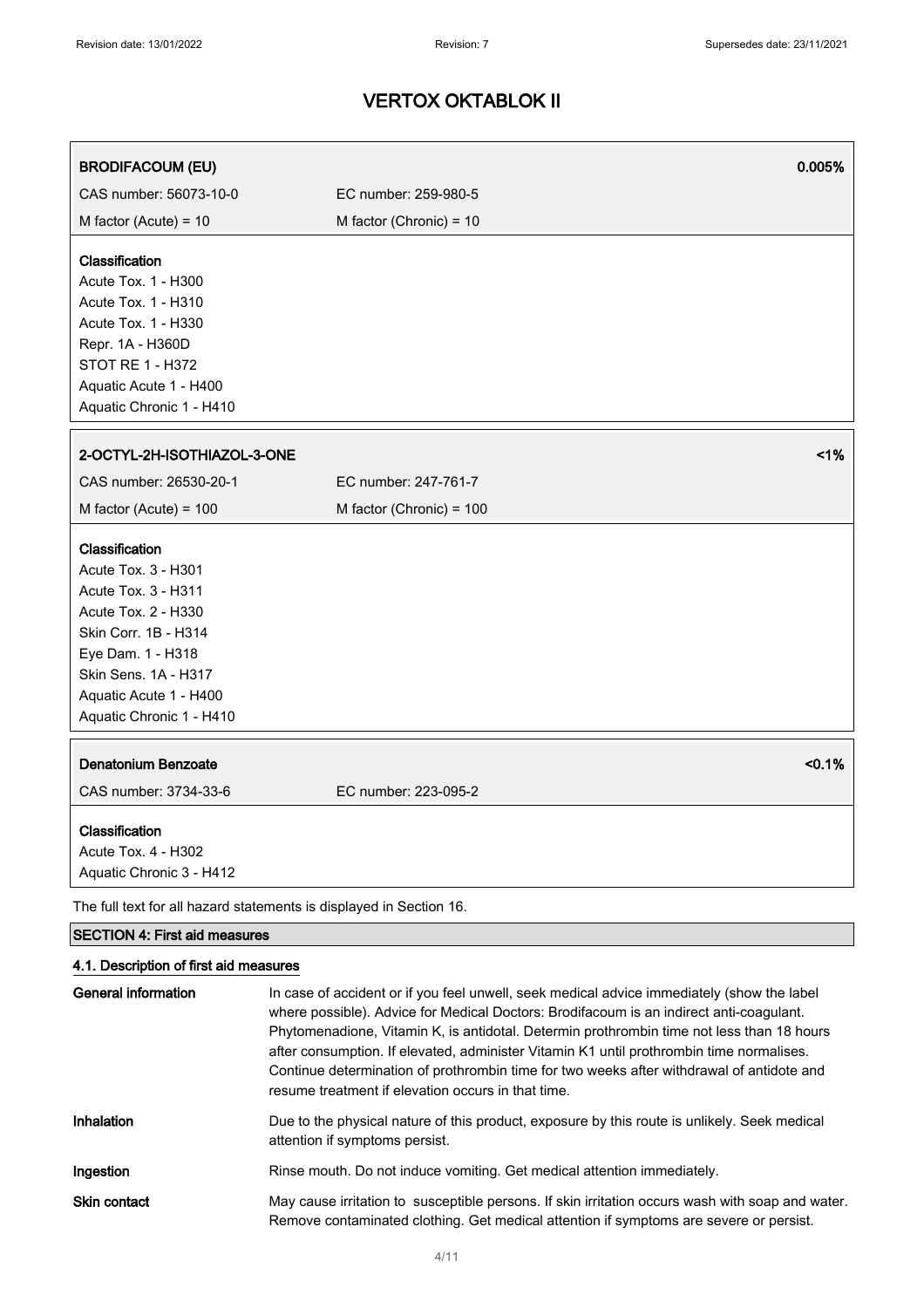| Eye contact                                                | May cause eye irritation to susceptible persons. Rinse immediately with plenty of water and<br>seek medical advice.                                                                                                                                                                                                                                                               |  |
|------------------------------------------------------------|-----------------------------------------------------------------------------------------------------------------------------------------------------------------------------------------------------------------------------------------------------------------------------------------------------------------------------------------------------------------------------------|--|
|                                                            | 4.2. Most important symptoms and effects, both acute and delayed                                                                                                                                                                                                                                                                                                                  |  |
| <b>General information</b>                                 | The severity of the symptoms described will vary dependent on the concentration and the<br>length of exposure.                                                                                                                                                                                                                                                                    |  |
| Ingestion                                                  | Harmful if swallowed.                                                                                                                                                                                                                                                                                                                                                             |  |
| Skin contact                                               | May cause sensitisation or allergic reactions in sensitive individuals.                                                                                                                                                                                                                                                                                                           |  |
|                                                            | 4.3. Indication of any immediate medical attention and special treatment needed                                                                                                                                                                                                                                                                                                   |  |
| Notes for the doctor                                       | Treat symptomatically.                                                                                                                                                                                                                                                                                                                                                            |  |
| <b>SECTION 5: Firefighting measures</b>                    |                                                                                                                                                                                                                                                                                                                                                                                   |  |
| 5.1. Extinguishing media                                   |                                                                                                                                                                                                                                                                                                                                                                                   |  |
| Suitable extinguishing media                               | Extinguish with alcohol-resistant foam, carbon dioxide, dry powder or water fog. Use fire-<br>extinguishing media suitable for the surrounding fire.                                                                                                                                                                                                                              |  |
| Unsuitable extinguishing<br>media                          | Do not use water jet as an extinguisher, as this will spread the fire.                                                                                                                                                                                                                                                                                                            |  |
| 5.2. Special hazards arising from the substance or mixture |                                                                                                                                                                                                                                                                                                                                                                                   |  |
| Specific hazards                                           | None known.                                                                                                                                                                                                                                                                                                                                                                       |  |
| <b>Hazardous combustion</b><br>products                    | Thermal decomposition or combustion products may include the following substances:<br>Harmful gases or vapours.                                                                                                                                                                                                                                                                   |  |
| 5.3. Advice for firefighters                               |                                                                                                                                                                                                                                                                                                                                                                                   |  |
| Protective actions during<br>firefighting                  | Avoid breathing fire gases or vapours. Evacuate area. Cool containers exposed to heat with<br>water spray and remove them from the fire area if it can be done without risk. Cool containers<br>exposed to flames with water until well after the fire is out.                                                                                                                    |  |
| Special protective equipment<br>for firefighters           | Wear positive-pressure self-contained breathing apparatus (SCBA) and appropriate protective<br>clothing. Firefighter's clothing conforming to European standard EN469 (including helmets,<br>protective boots and gloves) will provide a basic level of protection for chemical incidents.                                                                                        |  |
| <b>SECTION 6: Accidental release measures</b>              |                                                                                                                                                                                                                                                                                                                                                                                   |  |
|                                                            | 6.1. Personal precautions, protective equipment and emergency procedures                                                                                                                                                                                                                                                                                                          |  |
| <b>Personal precautions</b>                                | No specific recommendations. For personal protection, see Section 8.                                                                                                                                                                                                                                                                                                              |  |
| 6.2. Environmental precautions                             |                                                                                                                                                                                                                                                                                                                                                                                   |  |
| <b>Environmental precautions</b>                           | Avoid discharge to the aquatic environment.                                                                                                                                                                                                                                                                                                                                       |  |
| 6.3. Methods and material for containment and cleaning up  |                                                                                                                                                                                                                                                                                                                                                                                   |  |
| Methods for cleaning up                                    | Reuse or recycle products wherever possible. Collect spillage with a shovel and broom, or<br>similar and reuse, if possible. Collect and place in suitable waste disposal containers and seal<br>securely. Flush contaminated area with plenty of water. Wash thoroughly after dealing with a<br>spillage. Dispose of contents/container in accordance with national regulations. |  |
| 6.4. Reference to other sections                           |                                                                                                                                                                                                                                                                                                                                                                                   |  |
| Reference to other sections                                | For personal protection, see Section 8. For waste disposal, see Section 13.                                                                                                                                                                                                                                                                                                       |  |
| <b>SECTION 7: Handling and storage</b>                     |                                                                                                                                                                                                                                                                                                                                                                                   |  |

## 7.1. Precautions for safe handling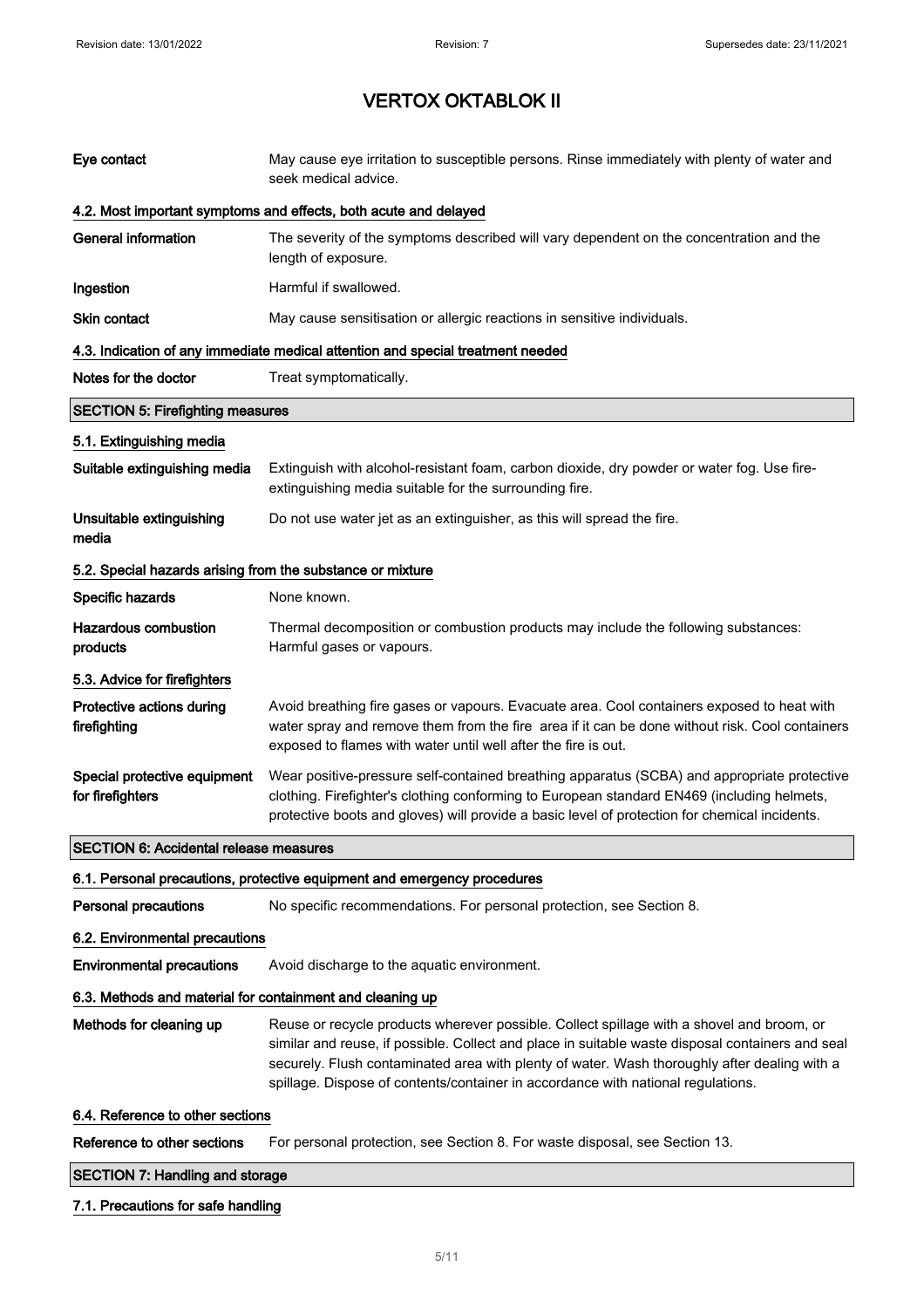| <b>Usage precautions</b>                                                                                                                                                                                                                                                                                                                                                                                                                        | Avoid contact with skin and eyes. Keep away from heat, hot surfaces, sparks, open flames<br>and other ignition sources. No smoking. Good personal hygiene is necessary. Wash hands<br>and contaminated areas with water and soap before leaving the work site. Read label before<br>use.                                                                                        |  |
|-------------------------------------------------------------------------------------------------------------------------------------------------------------------------------------------------------------------------------------------------------------------------------------------------------------------------------------------------------------------------------------------------------------------------------------------------|---------------------------------------------------------------------------------------------------------------------------------------------------------------------------------------------------------------------------------------------------------------------------------------------------------------------------------------------------------------------------------|--|
|                                                                                                                                                                                                                                                                                                                                                                                                                                                 | 7.2. Conditions for safe storage, including any incompatibilities                                                                                                                                                                                                                                                                                                               |  |
| <b>Storage precautions</b>                                                                                                                                                                                                                                                                                                                                                                                                                      | Store in a cool, dry location. Store only in the original receptacle. Keep containers tightly<br>closed in a well-ventilated place. Take suitable precautions when opening sealed containers,<br>as pressure can build up during storage.<br>Keep away from sources of heat. Keep out of the reach of children. Store away from<br>foodstuffs. Keep away from oxidizing agents. |  |
| Storage class                                                                                                                                                                                                                                                                                                                                                                                                                                   | Miscellaneous hazardous material storage.                                                                                                                                                                                                                                                                                                                                       |  |
| 7.3. Specific end use(s)                                                                                                                                                                                                                                                                                                                                                                                                                        |                                                                                                                                                                                                                                                                                                                                                                                 |  |
| Usage description                                                                                                                                                                                                                                                                                                                                                                                                                               | Ready to use rodenticide containing 50 ppm Brodifacoum.                                                                                                                                                                                                                                                                                                                         |  |
| <b>SECTION 8: Exposure controls/Personal protection</b>                                                                                                                                                                                                                                                                                                                                                                                         |                                                                                                                                                                                                                                                                                                                                                                                 |  |
| 8.1. Control parameters                                                                                                                                                                                                                                                                                                                                                                                                                         |                                                                                                                                                                                                                                                                                                                                                                                 |  |
| Occupational exposure limits                                                                                                                                                                                                                                                                                                                                                                                                                    |                                                                                                                                                                                                                                                                                                                                                                                 |  |
| Propane-1,2-diol (Propane-1,2-diol Particulates) WEL 8-Hr limit mg/M3: 10<br>Propane-1,2-diol (Propane-1,2-diol total vapour and particulates)<br>WEL 8-Hr limit ppm: 150<br>WEL 8Hr limit mg/M3: 474<br>Sugar (Sucrose)<br>WEL 8-Hr limit mg/M3: 10 WEL 15 min limit mg/M3: 20<br>Paraffin Wax<br>WEL 8-Hr limit mg/M3: 2  WEL 15 min limit mg/M3: 6<br>Paraffin Wax (Paraffin wax fume)<br>WEL 8-Hr limit mg/M3: 2  WEL 15 min limit mg/M3: 6 |                                                                                                                                                                                                                                                                                                                                                                                 |  |
| 8.2. Exposure controls                                                                                                                                                                                                                                                                                                                                                                                                                          |                                                                                                                                                                                                                                                                                                                                                                                 |  |
| Protective equipment                                                                                                                                                                                                                                                                                                                                                                                                                            |                                                                                                                                                                                                                                                                                                                                                                                 |  |
| Appropriate engineering<br>controls                                                                                                                                                                                                                                                                                                                                                                                                             | No specific ventilation requirements.                                                                                                                                                                                                                                                                                                                                           |  |
| Personal protection                                                                                                                                                                                                                                                                                                                                                                                                                             | Body protection must be chosen depending on activity and possible exposure, for example<br>apron, protecting boots, chemical-protection suit.                                                                                                                                                                                                                                   |  |
| Eye/face protection                                                                                                                                                                                                                                                                                                                                                                                                                             | No specific eye protection required during normal use.                                                                                                                                                                                                                                                                                                                          |  |
| Hand protection                                                                                                                                                                                                                                                                                                                                                                                                                                 | Suitable chemical resistant gloves are recommended for professional users.                                                                                                                                                                                                                                                                                                      |  |
| Other skin and body<br>protection                                                                                                                                                                                                                                                                                                                                                                                                               | Handle in accordance with good hygiene and safety practice. Wearing of closed work clothing<br>is recommended. Avoid contact with the skin, eyes and clothing. Store work clothing<br>separately.                                                                                                                                                                               |  |
| Hygiene measures                                                                                                                                                                                                                                                                                                                                                                                                                                | Wash hands thoroughly after handling. Wash at the end of each work shift and before eating,<br>smoking and using the toilet. Do not eat, drink or smoke when using this product.                                                                                                                                                                                                |  |
| <b>Respiratory protection</b>                                                                                                                                                                                                                                                                                                                                                                                                                   | No specific recommendations. Provide adequate ventilation.                                                                                                                                                                                                                                                                                                                      |  |
| <b>Environmental exposure</b><br>controls                                                                                                                                                                                                                                                                                                                                                                                                       | Not regarded as dangerous for the environment.                                                                                                                                                                                                                                                                                                                                  |  |

## SECTION 9: Physical and chemical properties

### 9.1. Information on basic physical and chemical properties

Appearance Wax Block.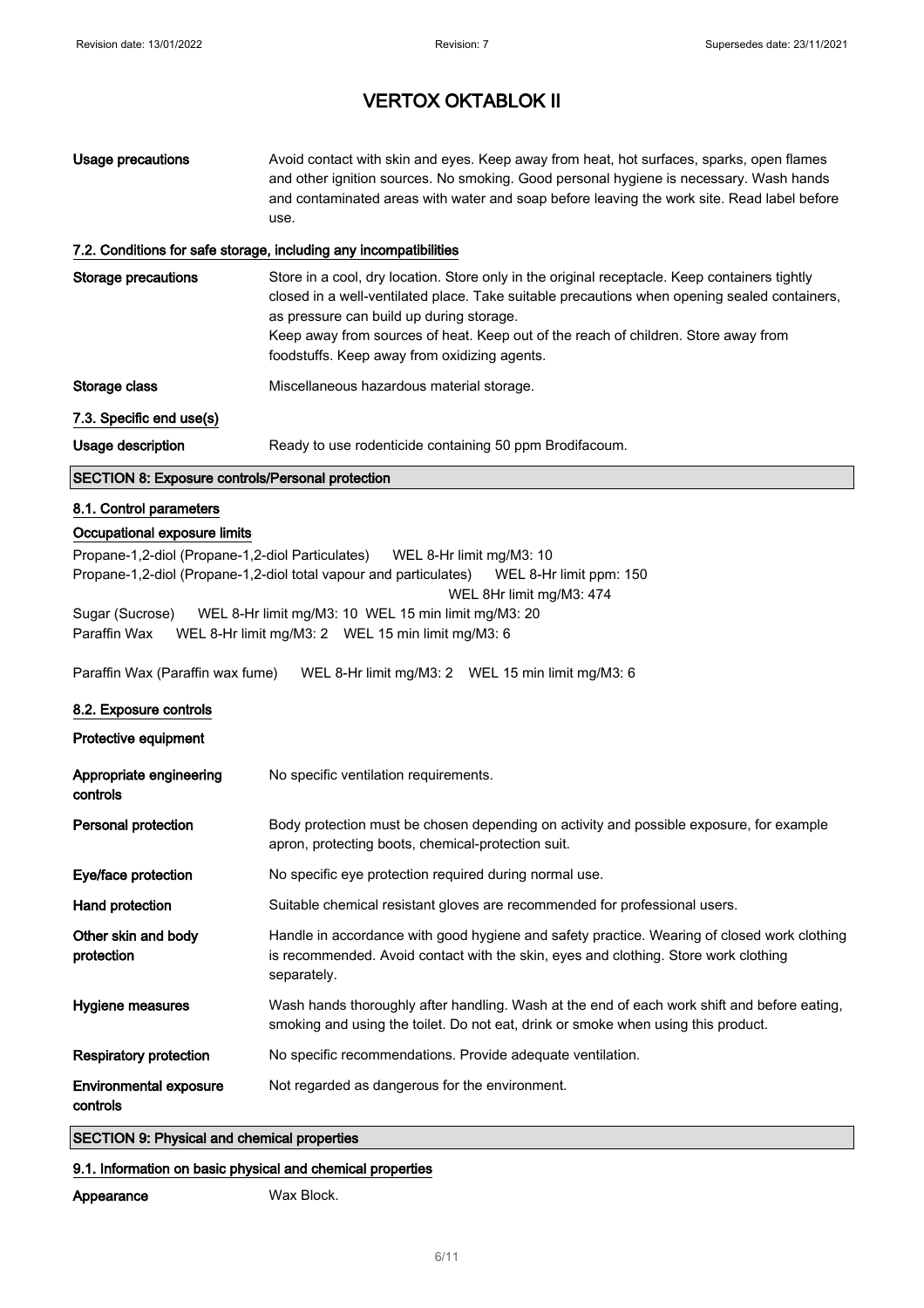| Colour                                          | Red.                                                                                                                   |  |
|-------------------------------------------------|------------------------------------------------------------------------------------------------------------------------|--|
| Odour                                           | Slight.                                                                                                                |  |
| <b>Odour threshold</b>                          | No information available.                                                                                              |  |
| pH                                              | No information available.                                                                                              |  |
| <b>Melting point</b>                            | approx. 60 °C (for the wax).                                                                                           |  |
| Initial boiling point and range                 | No information available.                                                                                              |  |
| Flash point                                     | No information available.                                                                                              |  |
| <b>Evaporation rate</b>                         | Not relevant.                                                                                                          |  |
| <b>Evaporation factor</b>                       | No information available.                                                                                              |  |
| Flammability (solid, gas)                       | combustible                                                                                                            |  |
| Upper/lower flammability or<br>explosive limits | No information available.                                                                                              |  |
| Other flammability                              | No information available.                                                                                              |  |
| Vapour pressure                                 | Not relevant.                                                                                                          |  |
| Vapour density                                  | Not relevant.                                                                                                          |  |
| <b>Relative density</b>                         | No information available.                                                                                              |  |
| <b>Bulk density</b>                             | No information available.                                                                                              |  |
| Solubility(ies)                                 | Immiscible with water.                                                                                                 |  |
| <b>Partition coefficient</b>                    | Not relevant.                                                                                                          |  |
| Auto-ignition temperature                       | No information available.                                                                                              |  |
| <b>Decomposition Temperature</b>                | No information available.                                                                                              |  |
| <b>Viscosity</b>                                | No information available.                                                                                              |  |
| <b>Explosive properties</b>                     | Not considered to be explosive.                                                                                        |  |
| <b>Oxidising properties</b>                     | Not oxidising.                                                                                                         |  |
| 9.2. Other information                          |                                                                                                                        |  |
| <b>SECTION 10: Stability and reactivity</b>     |                                                                                                                        |  |
| 10.1. Reactivity<br>Reactivity                  | There are no known reactivity hazards associated with this product.                                                    |  |
| 10.2. Chemical stability                        |                                                                                                                        |  |
| <b>Stability</b>                                | Stable at normal ambient temperatures and when used as recommended. Stable under the<br>prescribed storage conditions. |  |
| 10.3. Possibility of hazardous reactions        |                                                                                                                        |  |
| Possibility of hazardous<br>reactions           | Keep away from: Oxidising agents.                                                                                      |  |
| 10.4. Conditions to avoid                       |                                                                                                                        |  |
| <b>Conditions to avoid</b>                      | Heat, sparks, flames.                                                                                                  |  |
| 10.5. Incompatible materials                    |                                                                                                                        |  |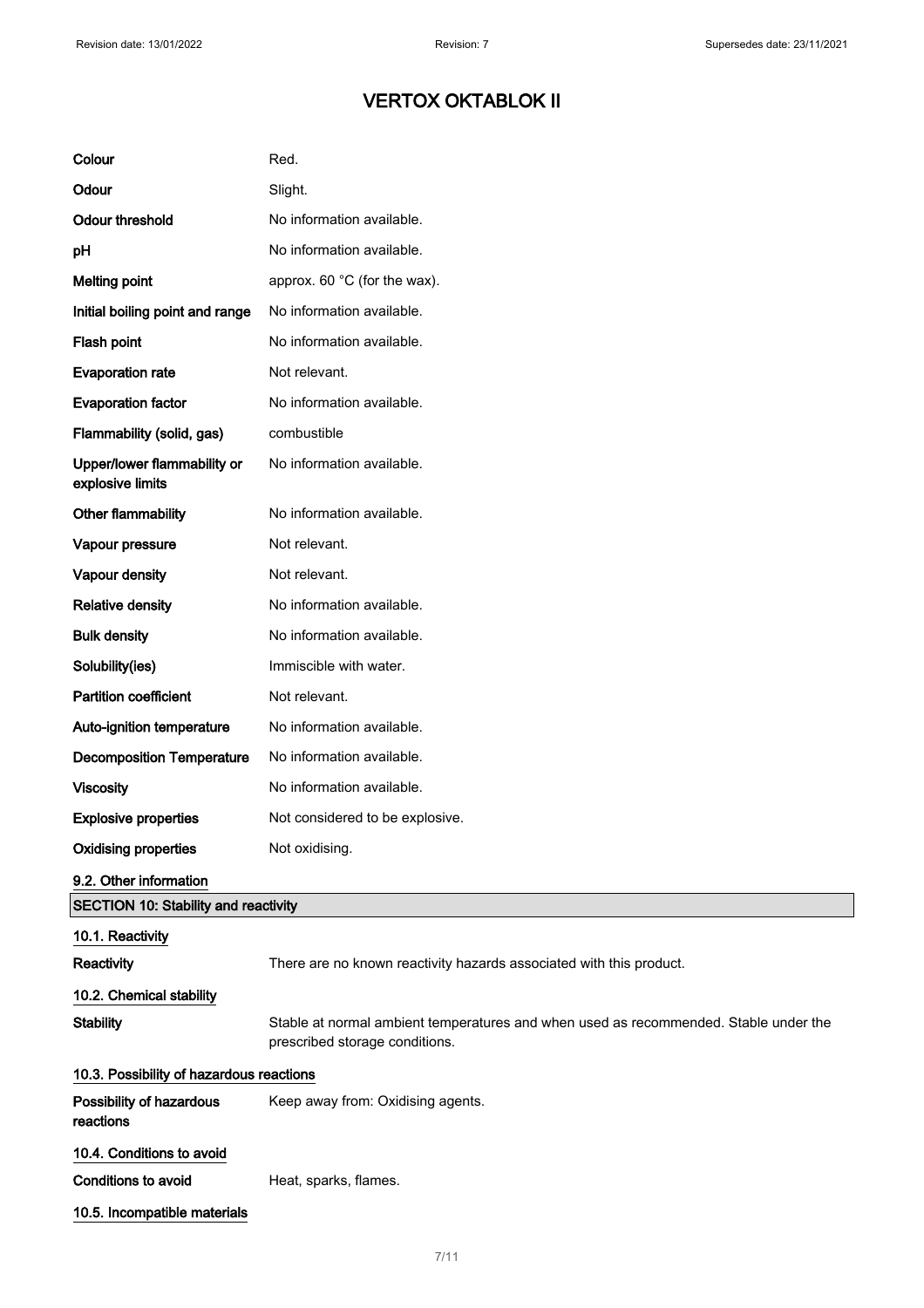| Materials to avoid                                                   | No specific material or group of materials is likely to react with the product to produce a<br>hazardous situation.                                                                |
|----------------------------------------------------------------------|------------------------------------------------------------------------------------------------------------------------------------------------------------------------------------|
| 10.6. Hazardous decomposition products                               |                                                                                                                                                                                    |
| Hazardous decomposition<br>products                                  | Does not decompose when used and stored as recommended. Thermal decomposition or<br>combustion products may include the following substances: Harmful gases or vapours.            |
| <b>SECTION 11: Toxicological information</b>                         |                                                                                                                                                                                    |
| 11.1. Information on toxicological effects                           |                                                                                                                                                                                    |
| Acute toxicity - oral<br>Notes (oral LD <sub>50</sub> )              | >2000 mg/kg                                                                                                                                                                        |
| Acute toxicity - dermal<br>Notes (dermal LD <sub>50</sub> )          | >2000 mg/kg                                                                                                                                                                        |
| Acute toxicity - inhalation<br>Notes (inhalation LC <sub>50</sub> )  | >5 mg/l (Dust)                                                                                                                                                                     |
| Skin corrosion/irritation<br>Skin corrosion/irritation               | Not irritating.                                                                                                                                                                    |
| Animal data                                                          | Based on available data the classification criteria are not met.                                                                                                                   |
| Serious eye damage/irritation<br>Serious eye damage/irritation       | Based on available data the classification criteria are not met.                                                                                                                   |
| <b>Respiratory sensitisation</b><br><b>Respiratory sensitisation</b> | Based on available data the classification criteria are not met.                                                                                                                   |
| Skin sensitisation<br><b>Skin sensitisation</b>                      | Based on available data the classification criteria are not met.                                                                                                                   |
| Germ cell mutagenicity<br>Genotoxicity - in vitro                    | Based on available data the classification criteria are not met.                                                                                                                   |
| Carcinogenicity<br>Carcinogenicity                                   | Based on available data the classification criteria are not met.                                                                                                                   |
| <b>IARC</b> carcinogenicity                                          | None of the ingredients are listed or exempt.                                                                                                                                      |
| Reproductive toxicity<br>Reproductive toxicity - fertility           | Based on available data the classification criteria are not met.                                                                                                                   |
| Reproductive toxicity -<br>development                               | May damage the unborn child.                                                                                                                                                       |
| Specific target organ toxicity - single exposure                     |                                                                                                                                                                                    |
| STOT - single exposure                                               | Not classified as a specific target organ toxicant after a single exposure.                                                                                                        |
| Specific target organ toxicity - repeated exposure                   |                                                                                                                                                                                    |
| STOT - repeated exposure                                             | STOT RE 2 - H373 May cause damage to organs through prolonged or repeated exposure.                                                                                                |
| Aspiration hazard<br>Aspiration hazard                               | Not relevant. Solid.                                                                                                                                                               |
| <b>General information</b>                                           | Avoid contact during pregnancy/while nursing. May damage fertility. The severity of the<br>symptoms described will vary dependent on the concentration and the length of exposure. |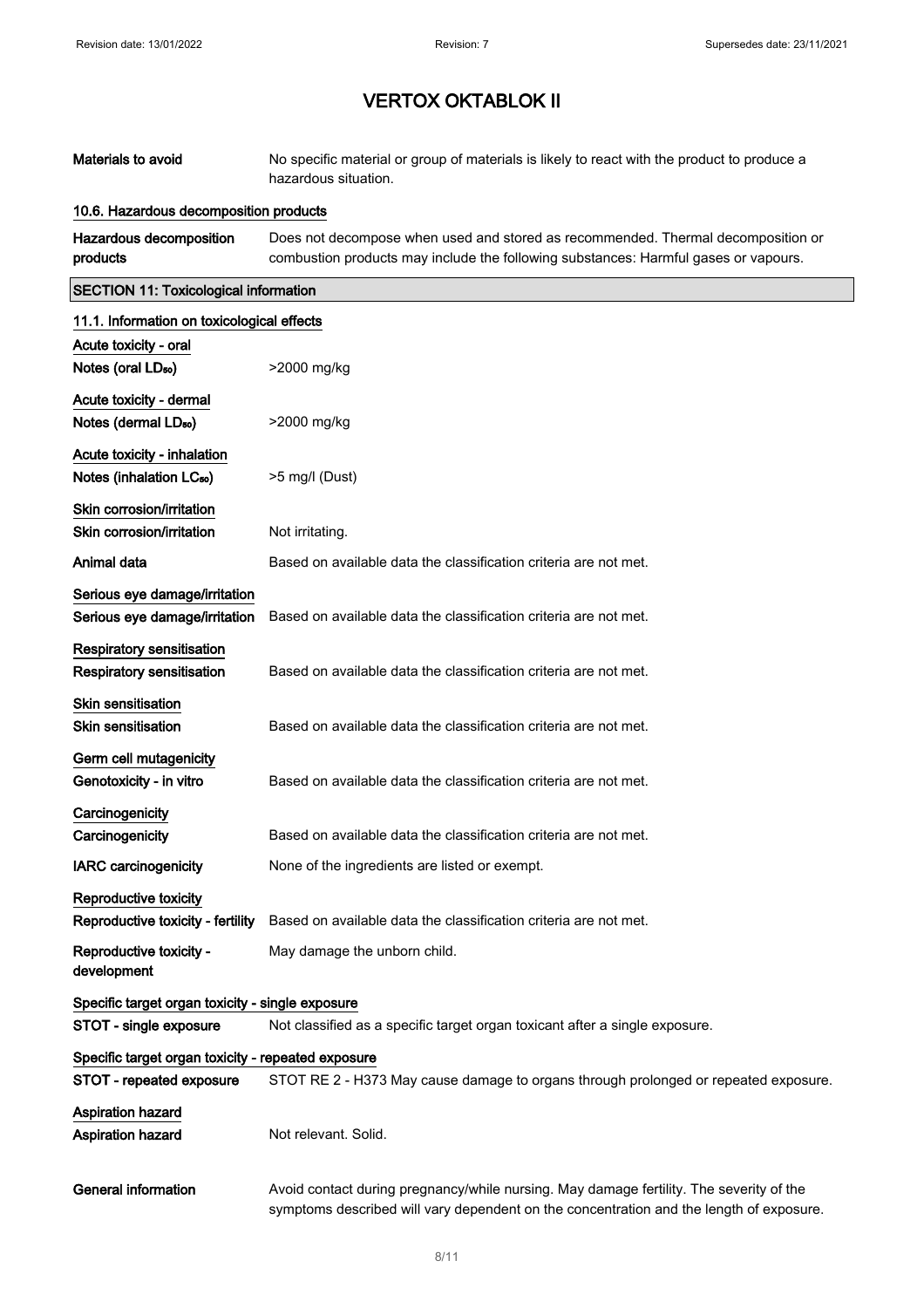| Inhalation                                 | No specific symptoms known.                                                                                                                                                                        |  |
|--------------------------------------------|----------------------------------------------------------------------------------------------------------------------------------------------------------------------------------------------------|--|
| Ingestion                                  | See section 4 - First Aid                                                                                                                                                                          |  |
| <b>Skin contact</b>                        | Prolonged contact may cause dryness of the skin.                                                                                                                                                   |  |
| Eye contact                                | No specific symptoms known.                                                                                                                                                                        |  |
| Route of exposure                          | Ingestion Inhalation Skin and/or eye contact                                                                                                                                                       |  |
| <b>Toxicity of ingredients</b>             | Denatonium Benzoate: LD50 Oral (Rat) = 584 mg/kg LC50 (Rat) 4h: >8.7 mg/l Brodifacoum<br>Acute Oral ≤5mg/kg Acute Dermal ≤50mg/kg Acute Inhalation ≤0.05mg/kg (Commission<br>Regulation 2016/1179) |  |
| <b>SECTION 12: Ecological information</b>  |                                                                                                                                                                                                    |  |
| Ecotoxicity                                | Not regarded as dangerous for the environment.                                                                                                                                                     |  |
| 12.1. Toxicity                             |                                                                                                                                                                                                    |  |
| <b>Toxicity</b>                            | Based on available data the classification criteria are not met.                                                                                                                                   |  |
| 12.2. Persistence and degradability        |                                                                                                                                                                                                    |  |
|                                            | <b>Persistence and degradability</b> The degradability of the product is not known.                                                                                                                |  |
| 12.3. Bioaccumulative potential            |                                                                                                                                                                                                    |  |
| <b>Bioaccumulative potential</b>           | No data available on bioaccumulation.                                                                                                                                                              |  |
| <b>Partition coefficient</b>               | Not relevant.                                                                                                                                                                                      |  |
| 12.4. Mobility in soil                     |                                                                                                                                                                                                    |  |
| <b>Mobility</b>                            | No data available.                                                                                                                                                                                 |  |
| 12.5. Results of PBT and vPvB assessment   |                                                                                                                                                                                                    |  |
| 12.6. Other adverse effects                |                                                                                                                                                                                                    |  |
| Other adverse effects                      | Toxic to mammals, including domesticated animals and birds if ingested. Exposure of non-<br>target animals should be prevented.                                                                    |  |
| <b>Toxicity of ingredients</b>             | Brodifacoum<br>Daphnia EC50/48Hr = 0.25 mg/l Rainbow trout LC50/96Hr = 0.042 mg/l                                                                                                                  |  |
| <b>SECTION 13: Disposal considerations</b> |                                                                                                                                                                                                    |  |
| 13.1. Waste treatment methods              |                                                                                                                                                                                                    |  |
| <b>General information</b>                 | This material and its container must be disposed of in a safe way.                                                                                                                                 |  |
| <b>Disposal methods</b>                    | Dispose of in accordance with applicable regional, national, and local laws and regulations.<br>Dispose of Contaminated packaging as unused product unless fully cleaned.                          |  |
| Waste class                                | Waste disposal key number from EWC is 20 01 19 (Pesticides)                                                                                                                                        |  |
| <b>SECTION 14: Transport information</b>   |                                                                                                                                                                                                    |  |
| General                                    | The product is not covered by international regulations on the transport of dangerous goods<br>(IMDG, IATA, ADR/RID).                                                                              |  |
| 14.1. UN number                            |                                                                                                                                                                                                    |  |
| Not applicable.                            |                                                                                                                                                                                                    |  |
|                                            |                                                                                                                                                                                                    |  |

## 14.2. UN proper shipping name

Not applicable.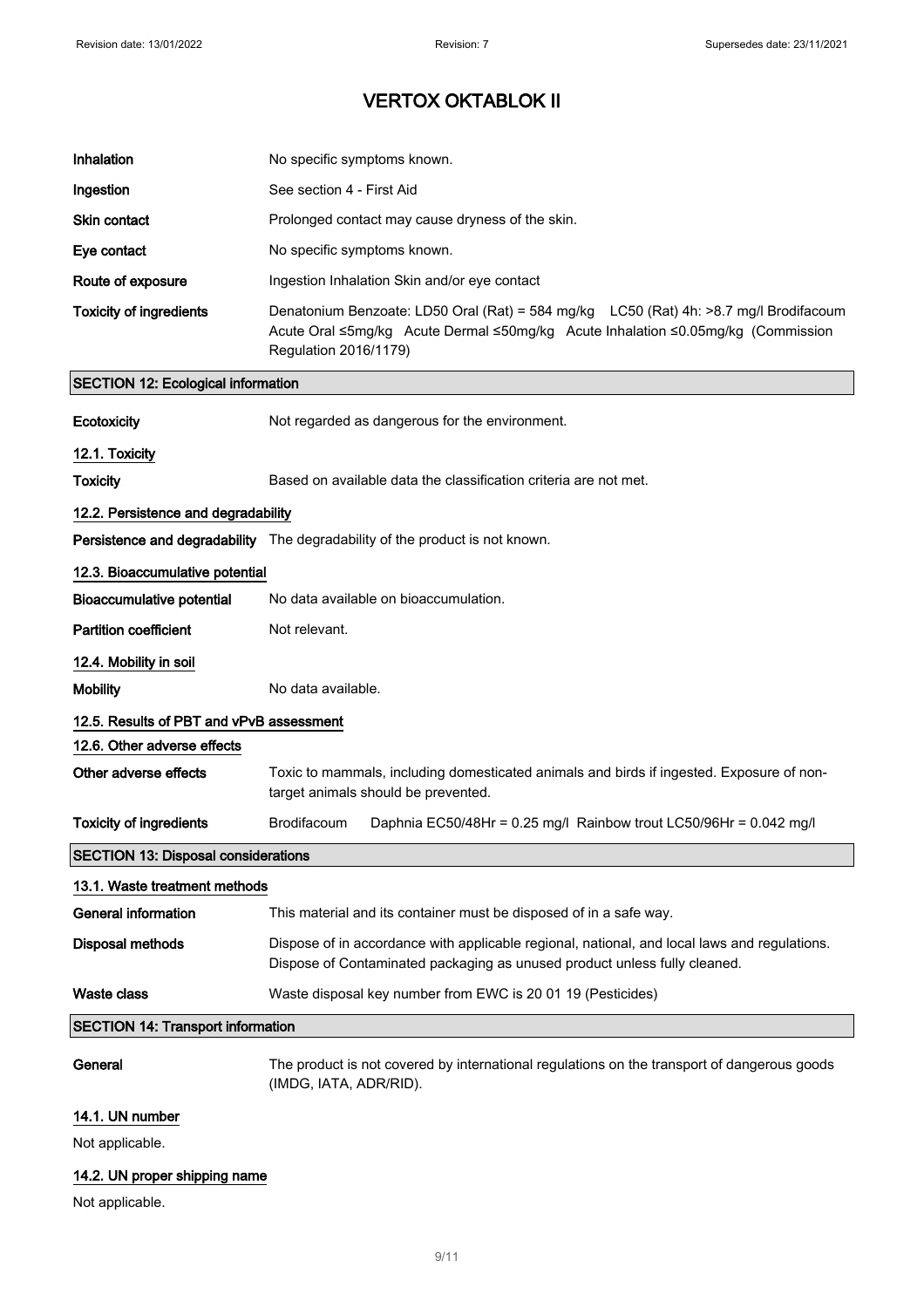### 14.3. Transport hazard class(es)

No transport warning sign required.

### 14.4. Packing group

Not applicable.

#### 14.5. Environmental hazards

Environmentally hazardous substance/marine pollutant No.

#### 14.6. Special precautions for user

Not applicable.

#### 14.7. Transport in bulk according to Annex II of MARPOL and the IBC Code

Transport in bulk according to Not applicable. Annex II of MARPOL 73/78 and the IBC Code

SECTION 15: Regulatory information

| 15.1. Safety, health and environmental regulations/legislation specific for the substance or mixture |                                                                                                      |
|------------------------------------------------------------------------------------------------------|------------------------------------------------------------------------------------------------------|
| <b>National regulations</b>                                                                          | Health and Safety at Work etc. Act 1974 (as amended).                                                |
|                                                                                                      | The Carriage of Dangerous Goods and Use of Transportable Pressure Equipment                          |
|                                                                                                      | Regulations 2009 (SI 2009 No. 1348) (as amended) ["CDG 2009"].                                       |
|                                                                                                      | EH40/2005 Workplace exposure limits.                                                                 |
| EU legislation                                                                                       | Regulation (EC) No 1907/2006 of the European Parliament and of the Council of 18                     |
|                                                                                                      | December 2006 concerning the Registration, Evaluation, Authorisation and Restriction of              |
|                                                                                                      | Chemicals (REACH) (as amended).                                                                      |
|                                                                                                      | Commission Regulation (EU) No 2015/830 of 28 May 2015.                                               |
|                                                                                                      | Regulation (EC) No 1272/2008 of the European Parliament and of the Council of 16                     |
|                                                                                                      | December 2008 on classification, labelling and packaging of substances and mixtures (as<br>amended). |

#### 15.2. Chemical safety assessment

No chemical safety assessment has been carried out.

#### Inventories

#### EU - EINECS/ELINCS

None of the ingredients are listed or exempt.

### SECTION 16: Other information